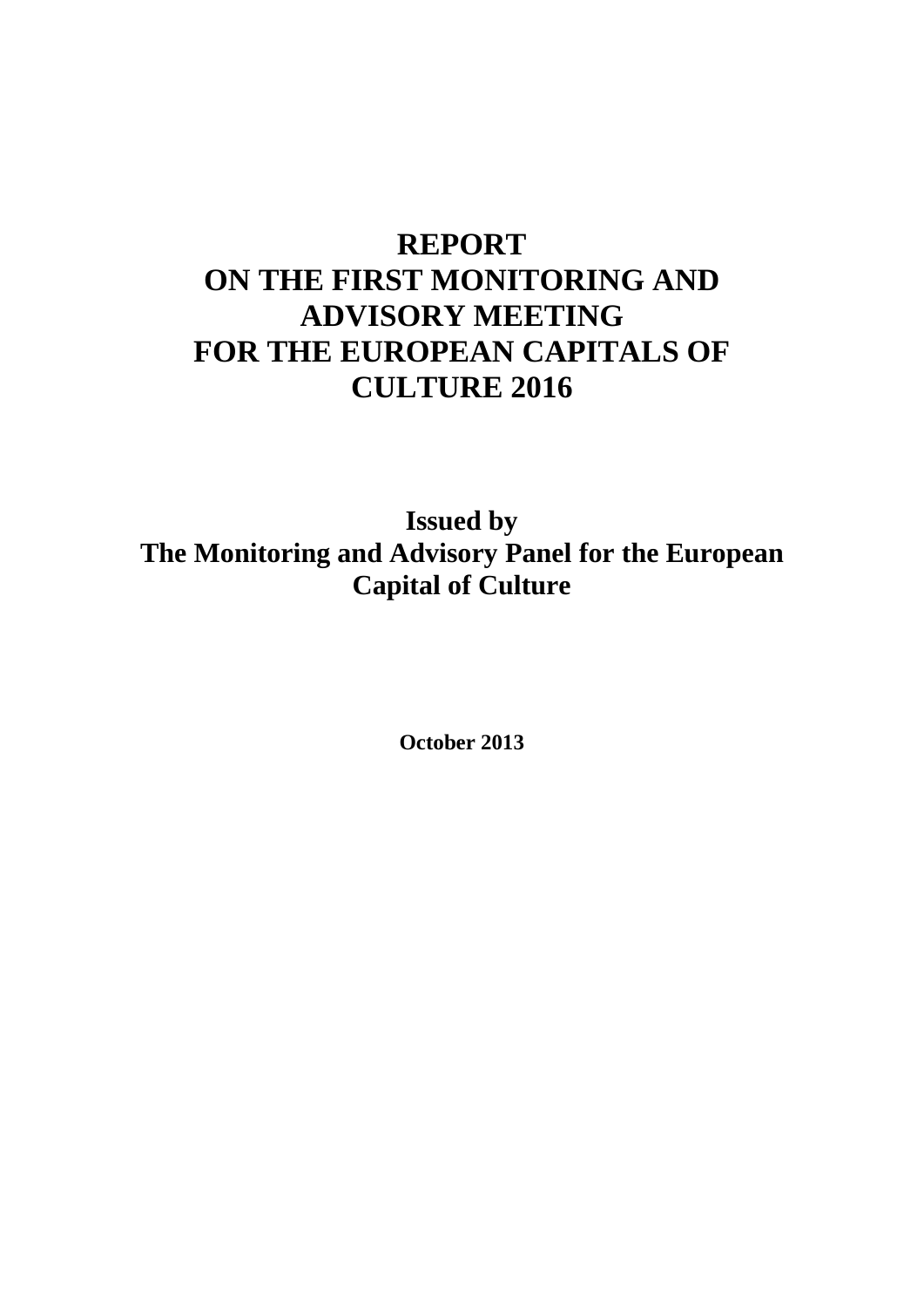This is the report of the Monitoring and Advisory Panel following the first monitoring and advisory meeting concerning the 2016 European Capitals of Culture, namely Wrocław (Poland) and Donostia San Sebastián (Spain), which took place on 15 October 2013 in Brussels.

# **1. BACKGROUND**

## **1.1. Designation of Wrocław and Donostia San Sebastián as 2016 European Capitals of Culture**

The "European Capital of Culture" (hereafter, "ECOC") initiative is a major European Union action aimed at highlighting the richness and diversity of European cultures and the features they share, as well as promoting greater mutual knowledge and understanding among Europe's citizens. It is now governed by Decision  $1622/2006/EC<sup>1</sup>$ (hereafter, "the Decision").

According to the Decision, Poland and Spain are the two Member States entitled to host the European Capital of Culture action in 2016.

The final selection meetings in Warsaw and Madrid took place in June 2011 and the Panel recommended respectively Wrocław and Donostia San Sebastián for the 2016 titles.

The final selection reports are available at the following website: [http://ec.europa.eu/culture/our-programmes-and-actions/capitals/future-capitals\\_en.htm.](http://ec.europa.eu/culture/our-programmes-and-actions/capitals/future-capitals_en.htm)

Following the recommendation by the Selection Panel, Poland and Spain nominated respectively Wrocław and Donostia San Sebastián and notified the European Parliament, the Council, the Commission and the Committee of the Regions by October 2011.

On the basis of a Commission Recommendation, the EU Council of Ministers officially designated Wrocław and Donostia San Sebastián as the 2016 European Capitals of Culture on 10 May 2012.

# **1.2. Monitoring process and Melina Mercouri Prize**

In accordance with the Decision, cities designated as European Capitals of Culture are submitted to a monitoring process between the moment of their designation and the beginning of the title-year.

This process is carried out under the responsibility of a Monitoring and Advisory Panel (hereafter, "the Panel"), consisting of seven members designated by the European Institutions. This Panel is formally convened on two occasions to give advice on, and to take stock of the preparations for the event with a view to helping the cities develop a high quality programme with a strong European dimension.

For the 2016 title, the first monitoring meeting took place on 15 October 2013 and the second one will take place in spring 2015.

 $\overline{a}$  $1$  OJ L 304 of 3.11.2006, p. 1.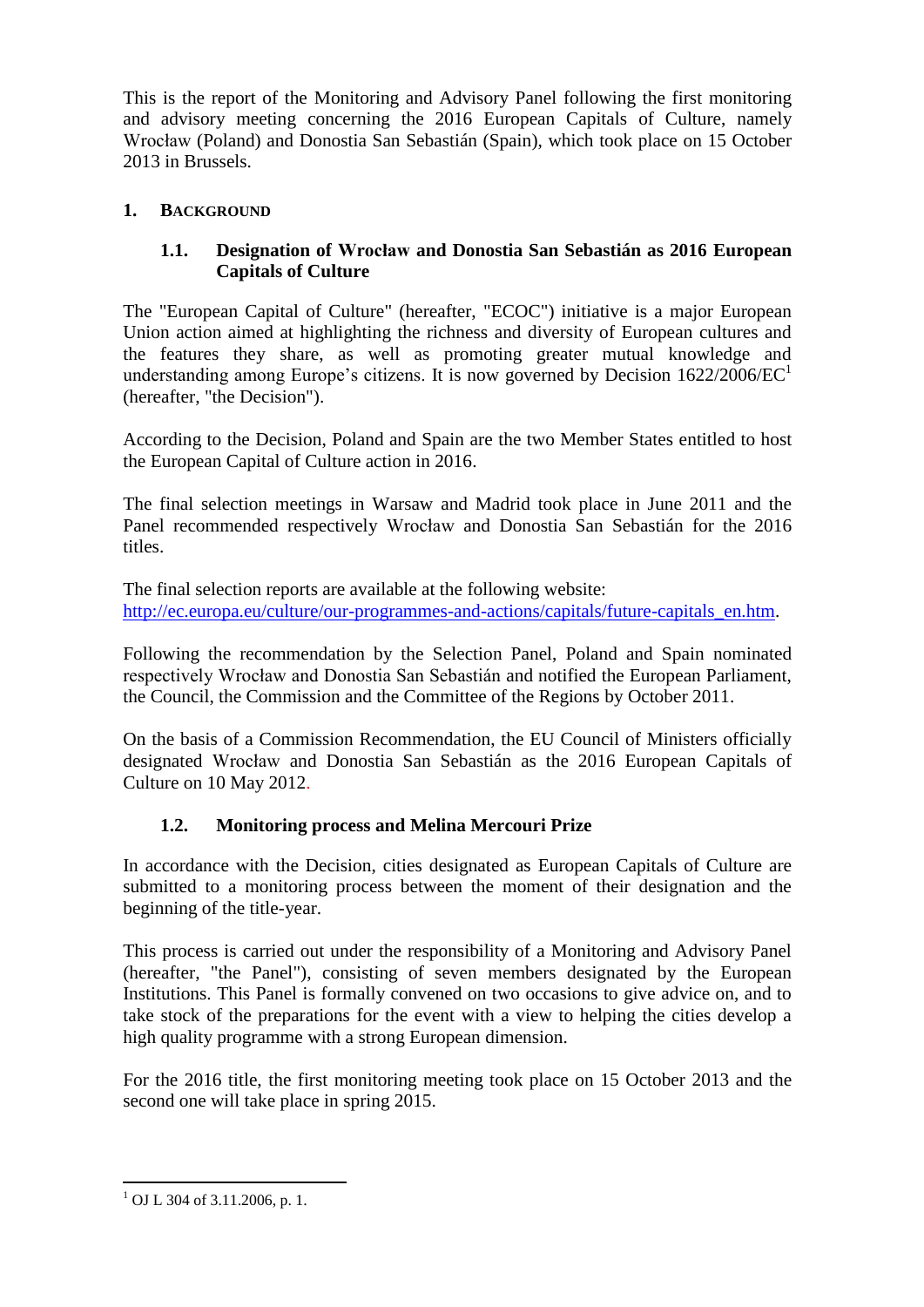According to Article 11 of the Decision, on the basis of the report issued by the Panel after its second meeting, a prize in honour of Melina Mercouri shall be awarded to the designated cities by the Commission, provided that they meet the criteria of the action and have implemented the recommendations made by the Selection as well as the Monitoring and Advisory Panels. The prize shall be monetary and amount to 1.5 million Euros for each city. In principle it shall be awarded at the latest three months before the start of the relevant year. It will be paid from the future Creative Europe Programme, subject to this Programme being adopted by the legislative authority. The requirements for the award of the prize are mentioned in section 5 below.

In addition to the formal monitoring meetings specified above, the European Commission invited the 2016 European Capitals of Culture to meet with the Panel on an informal and voluntary basis six months after their formal designation. This meeting took place in November 2012.

The aim of this "post designation" meeting was to assist the organising teams and provide them with constructive advice in order to help them make the most of the preparation time ahead of them and to benefit from the experience of past Capitals. The Panel did not issue formal recommendations but rather gave guidance and advice.

Members of the Panel made short visits to both Wrocław and Donostia San Sebastián to discuss various matters arising from the post designating meeting.

#### **1.3. Remarks made by the Selection Panel**

This section specifies the recommendations made by the Selection Panel in June  $2011<sup>2</sup>$ regarding progress to be achieved and work to be carried out in advance of 2016 by the two European Capitals of Culture.

#### *1.3.1. Wrocław*

 $\overline{a}$ 

In its report after the selection meeting the Selection Panel:

- underlined that Wrocław had been recommended for the title due to the outstanding quality of the cultural programme proposed. Accordingly, the Monitoring and Advisory Panel would lay the focus of its activities on securing that the scope, the content and the quality of the programme be maintained and further developed, as proposed in the application;
- recommended the artistic team to make sure that artistic excellence was respected as the core objective of programme development throughout all phases of the proposed programme development process;
- highlighted that the European Dimension of the project still required some improvements, was it through the themes put forward in the projects of the programme for the event, or was it through an intensified cooperation with European artists and cultural operators. The Monitoring and Advisory Panel would monitor this issue and closely check whether the actual programme would stick more closely to this criterion;
- recommended Wrocław to take a closer look at the organisational and management structure of the entity that would prepare and implement the ECoC

 $2^2$  http://ec.europa.eu/culture/our-programmes-and-actions/capitals/future-capitals\_en.htm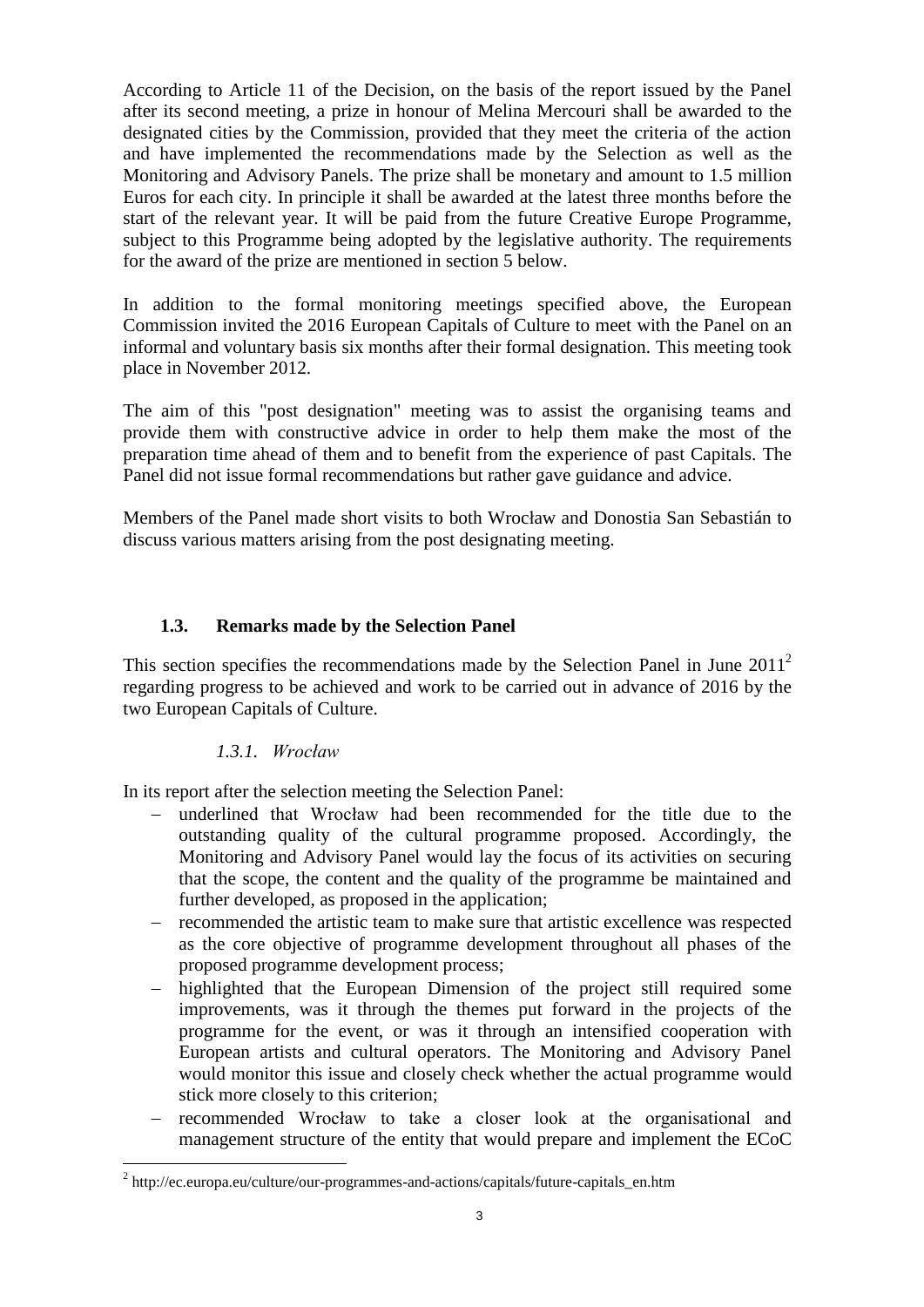programme in order to clarify the structure and make it more efficient. In particular, it recommended that precise responsibilities were assigned to each member of the team;

- recalled the importance of constant and stable support by the political authorities throughout the preparation of the project, while safeguarding full independence of the artistic team in the cultural choices;
- recommended Wrocław to quickly extend and intensify its links with the Spanish city selected for 2016 and to come forward with joint project proposals at the first meeting of the Monitoring and Advisory Panel;.
- would welcome efforts by Wrocław to co-operate with the other four finalist cities in joint projects in the future;
- stressed the importance of displaying the official logo of the European Capital of Culture title on communication material regarding the event;
- further emphasised that the Melina Mercouri Prize was not automatically granted as a result of winning the title. The city would have to deserve the prize by meeting its main commitments made at the application stage while taking into account the comments and recommendations of the Selection and Monitoring and Advisory Panels.

#### *1.3.2. Donostia San Sebastián*

In its report after the selection meeting, the Panel:

- congratulated Donostia San Sebastián for the quality of its bid, which impressed the Selection Panel in the pre-selection phase, and was confirmed at final selection stage. The Monitoring and Advisory Panel would closely monitor the delivery of all commitments made by the city at the application stage;
- underlined that Donostia San Sebastián had been recommended for the title for the excellent quality of the cultural programme proposed. Accordingly, the Monitoring and Advisory Panel would lay the focus of its activities on securing that the scope, the content and quality of the programme be maintained as proposed in the application;
- felt the programme was very convincingly elaborated by the artistic team led by its director, and strongly recommended the city to keep the artistic team and the director on board;
- recommended the artistic team to make sure that artistic excellence is respected as the core objective of programme development throughout all phases of the proposed participative programme development process;
- recommended Donostia San Sebastián to revisit the organisational and management structure of the entity that would prepare and implement the ECoC programme and to make sure that the structure was well-suited for the scope and complexity of the tasks lying ahead and it unequivocally confirmed both the overall responsibility of the artistic director for the quality of the programme and his absolute independence in making artistic choices;
- recalled the importance of constant and stable support by all political forces throughout the preparation of the project. The Selection Panel therefore recommended that the governing bodies of the Consortium continued to include members representing all political players present in the City Council of Donostia San Sebastián, the Diputación Foral of Gipuzkoa and the Basque Parliament;
- recommended the governing bodies to consider inviting the Ministry of Culture to become a member of the governing bodies;
- The Monitoring and Advisory Panel stated it would like to be regularly updated on the development of the extended financing;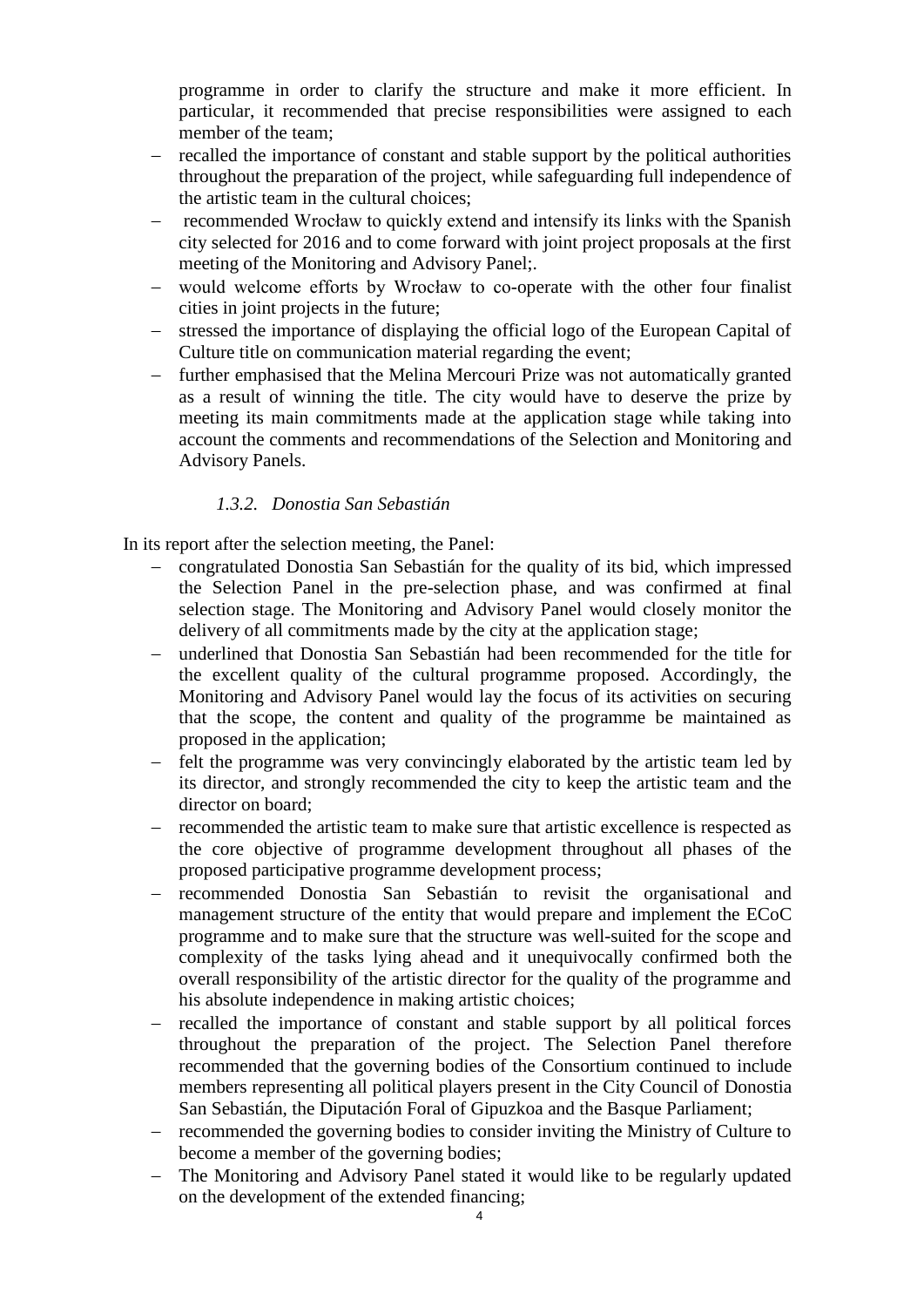- recommended Donostia San Sebastián to quickly extend and intensify its links with the city of Wroclaw and to come forward with joint project proposals at the first meeting of the Monitoring and Advisory Panel;
- would welcome efforts by Donostia San Sebastián to cooperate with the other five finalist cities in joint projects in the future;
- stressed the importance of displaying the official logo of the European Capital of Culture title on communication material regarding the event;
- further emphasised that the award of the Melina Mercouri Prize by the European Commission was not automatic as a result of winning the title. The city would have to deserve the prize by meeting all its commitments made at the application stage while taking into account the comments and recommendations of the Selection and Monitoring and Advisory Panels.

#### **2. FIRST MONITORING AND ADVISORY MEETING WITH THE 2016 EUROPEAN CAPITALS OF CULTURE**

## **2.1. The Panel**

The Panel members for the meeting were:

- Mr Manfred Gaulhofer and Sir Jeremy Isaacs, appointed by the Commission for 2011-2013;
- Mr Steve Green and Mr Jordi Pardo, appointed by the European Parliament for 2012-2014;
- Ms Anu Kivilo and Mr Norbert Riedl, appointed by the Council for 2013-2015;
- Ms Elisabeth Vitouch, appointed by the Committee of the Regions for 2013- 2015.

The meeting was chaired by Mr Gaulhofer.

#### **2.2. Organisation of the meeting**

Wrocław 2016 and Donostia San Sebastián 2016 submitted progress reports in advance of the meeting. They included responses to a questionnaire from the Commission asking, inter alia, for a follow up of the issues raised at selection stage and by the Monitoring and Advisory Panel.

Each city in turn gave a presentation to the Panel and answered questions. The Panel then, in a closed session, discussed the progress and agreed on this report.

The delegations of the 2016 European Capitals of Culture were:

#### *Wrocław 2016:*

- Mr Jarosław Obremski, Senator and Head of the ECoC Board of Advisors, Impart 2016 Festival Office
- Mr Krzysztof Maj, General Director, Impart 2016 Festival Office
- Mr Chris Baldwin, Curator (Performance), Impart 2016 Festival Office
- Mr Jarosław Fret, Curator (Theatre), Impart 2016 Festival Office
- Ms Magdalena Szymanska, Impart 2016 Festival Office
- Ms Dominika Kawalerowicz, Impart 2016 Festival Office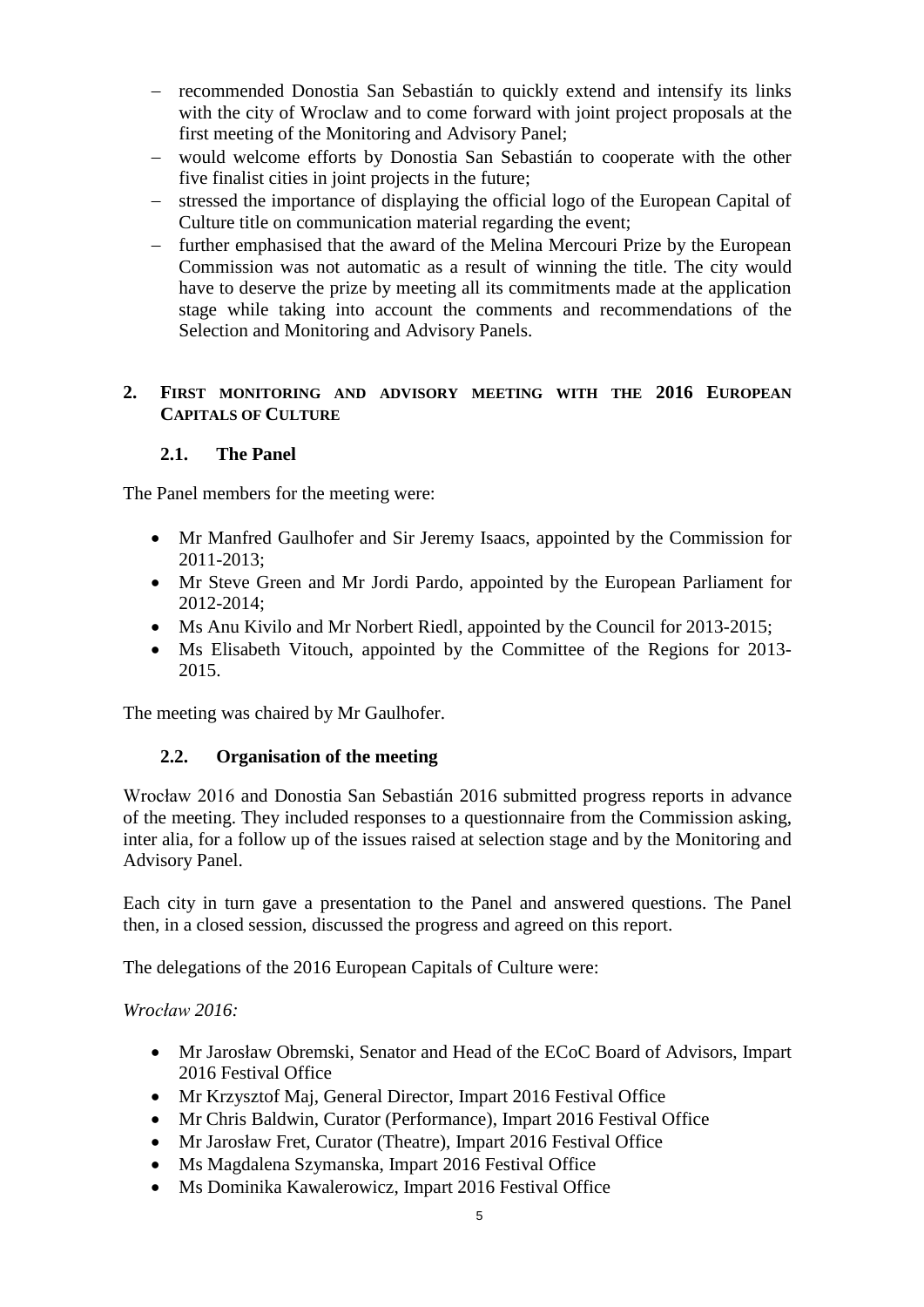Mr Jan Wais, Deputy Director, Foreign Relations Office, Municipality of Wroclaw

Ms Hanna Jędras, Chief expert - International Cooperation Department, Polish Ministry of Culture and National Heritage, attended the meeting as an observer, in accordance with Article 10.2 of the Decision.

*Donostia San Sebastián 2016:*

- Mr Juan Karlos Izagirre, Mayor of Donostia-San Sebastián and President of the Board of Donostia-San Sebastián 2016
- Ms Itziar Nogueras, General Director, Donostia-San Sebastián 2016
- Ms Guadalupe Echevarria, Cultural Director, Donostia-San Sebastián 2016
- Ms Garbiñe Muñoa, Finance and Economic Manager, Donostia-San Sebastián 2016
- Mr Mattijs Maussen, Strategy and Internationalisation, Donostia-San Sebastián 2016
- Mr Igor Otxoa, Project Manager, Donostia-San Sebastián 2016
- Ms Lourdez Perez Munilla, Translator

Mr Jorge Sobredo, Deputy Director for the Promotion of Culture Abroad of the Secretary of State for Culture of Spain, Ministry of Education, Culture and Sport, attended the meeting as an observer, in accordance with Article 10.2 of the Decision.

The following were present from the European Commission as observers: Sylvain Pasqua, Vincent Lagarre, Leona Zuzanakova and Anne Ballauf (Directorate-General Education and Culture, Creative Europe – Culture Unit).

#### **3. SUMMARY OF THE PRESENTATION OF THE 2015 ECOC AND QUESTION/ANSWER SESSIONS**

#### **3.1. Wrocław 2016**

As an introduction, the delegation unveiled the new philosophy of the project in terms of the roles and relationships between the various stakeholders involved in the Wrocław 2016 project.

The organisation of the project is now structured along the lines of a "spiral". The City (and the Impart 2016 Festival Office (the Foundation)) is at the centre of this spiral as the aim of the whole project is to radically change the city through the "Spaces for Beauty" concept. Impart 2016 is responsible for the overall organisation and coordination of the event, the allocation of funds and the production of some cultural projects while the Mayor of Wrocław has overall leadership and responsibility.

The Board of Advisors is there to ensure that the Foundation is in capacity to deliver and to foster a smooth cooperation between the Foundation and the departments of the City administration; its members also act as ambassadors within and outside the city.

Finally, the Wrocław Board of Culture gathers representatives from major cultural institutions with the view to providing the executive team with good connections with artists and citizens.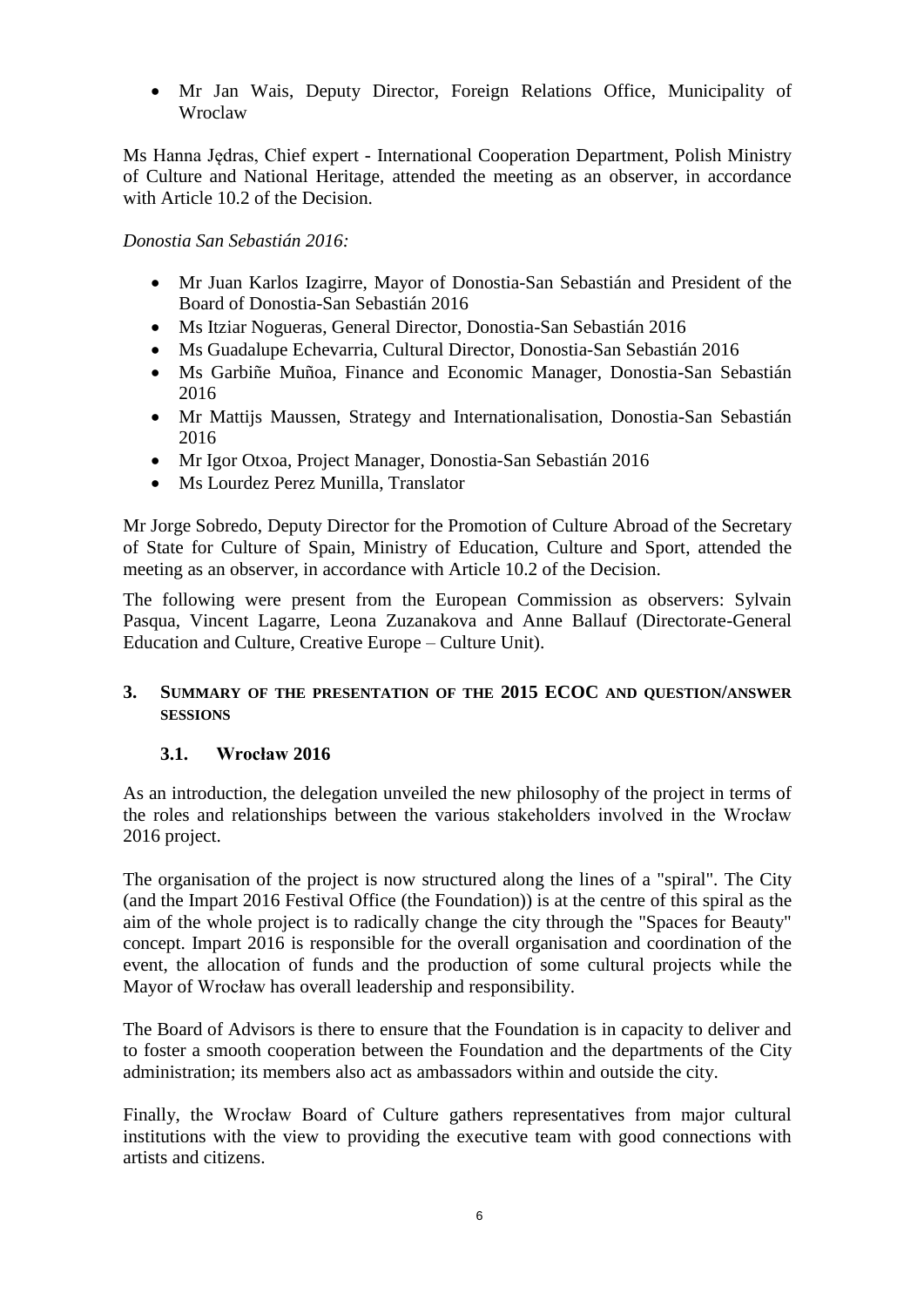Regarding artistic leadership, nine curators are now responsible for one single artistic field each: architecture, opera, music, visual arts, theatre, film, literature/reading, performance and "deep culture". The overall role of the curators is to make sure that there will be no gap between the bid-book and the programme of title year. Until now, they have been analysing and commenting on the projects included in the bid-book, eventually making additional suggestions such as the organisation of a new set of four major highly visible and participatory projects ("bridge builders", "spirit of Wrocław", "flow-halfway" event and the "sky webs" closing ceremony).

Regarding artistic leadership, the delegation insisted on the intention to comply with the recommendation made by two members of the Panel when visiting the City last July, namely to appoint one single artistic director who would coordinate the whole programme content. The delegation indicated that an artistic leader would be appointed by the end of December among the nine curators currently monitoring artistic aspects.

Beyond the city itself, another layer of the spiral consists in the cooperation with other Polish cities, including the unsuccessful bidding cities, as part of "Coalition 2016". The idea is to allow these cities to present fragments of their initial project on the "Wrocław 2016 stage".

The Region is a further circle of the spiral. Wrocław will initiate the creation of artistic residencies and foster the use by the 2016 project of premises located in smaller cities across Silesia.

Last but not least. Europe plays a key role in the spiral. In this regard, a special focus will be put on neighboring EU Member States (Germany and the Czech Republic) as well as on Donostia San Sebastián, with the development of shared projects such as the showcasing of a tamborrada in the streets of Wrocław. Former, current and future ECoCs will be also considered with particular care. Beyond the European Union, Wrocław 2016 wishes to explore further cooperation opportunities with Russia, capitalizing on the increasing numbers of Russians tourists as a result of the 2012 UEFA Euro as well as on deep historical ties existing between Russia and Silesia, which hosted the former headquarters of the Soviet army in Poland. Wrocław 2016 also intends to develop connections with its immediate neighbour Lwów in Ukraine offering so the potential to disseminate the knowledge and outcome resulting from the ECoC outside the European Union.

As regards infrastructures, the delegation provided a comprehensive update. It appears that with the only exception of the new museum for modern arts, all cultural infrastructures mentioned in the bid-book will be ready by 2016. As far as the artistic programme is concerned, the delegation stated that 80% of the projects included in the bid-book are either completed, in state of implementation or planned.

Concerning finance, the delegation explained that the plan was now to increase the operating budget from the initial EUR 78.6 million to EUR 96.6 million with additional funding coming from the City (EUR 8 million) and hopefully also from the National Government (EUR 10 million) which would respectively contribute 37 % and 30 % of the total budget. Only the contribution from the City was secured so far while negotiations with the National Government were underway. The delegation indicated that under Polish law, State support to a cultural event of the scale of the ECoC would require a long-term Government programme based on a consensus between all ministries which is rather difficult to get.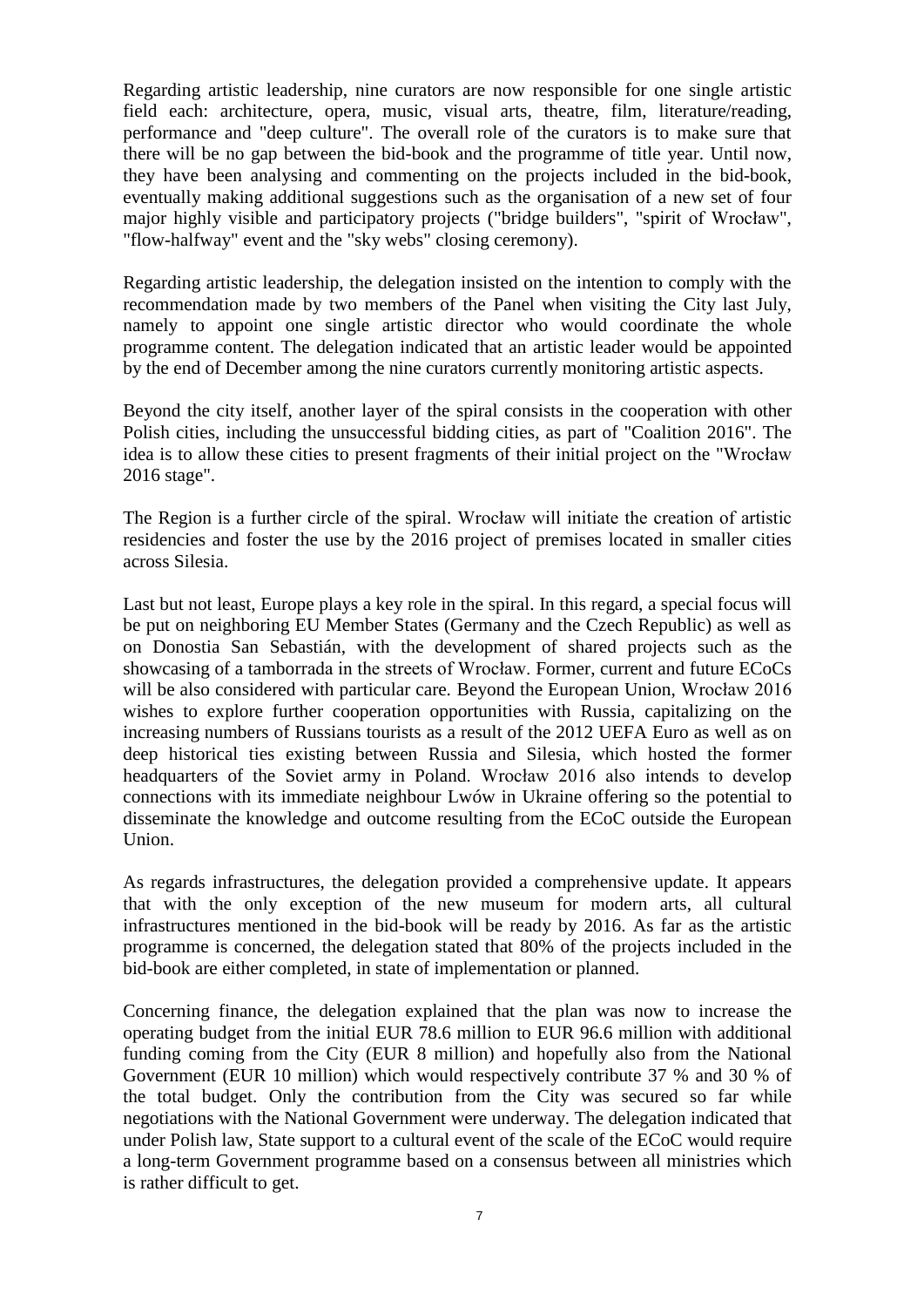In this context, the delegation informed the Panel of the opening of an Impart 2016 Festival Office in Warsaw headed by former vice-minister for culture Mr Weksler. The main task of the office in Warsaw would be to represent Wrocław 2016 towards national institutions including in the framework of the current negotiations on funding. It would also coordinate the media coverage including with TV broadcasters, which are all located in the capital city.

#### **3.2. Donostia San Sebastián 2016**

The delegation was led by the Mayor of Donostia San Sebastián. The Mayor highlighted the importance of the "European Capital of Culture" title for the city and insisted on the central role that the latter would play in raising awareness about the Basque and other minority cultures at local, national and European levels.

The City was now also more aware of the need to have a stronger role in the project development, with the view to ensuring the involvement of all the citizens, political formations and cultural institutions of Donostia San Sebastián. This implied coordinating and listening carefully to the various stakeholders.

In this context, it was said that Donostia San Sebastián 2016 was exploring the possibility of extending the Governing Board chaired by the Mayor in order to include the viewpoint and experience of universities, the business community and civil society.

The Mayor then recalled the recent steps taken at operational level, in particular the appointments of a new General Director and a new Cultural Director, the reinforcement of the executive team, the appointment of a new representative from the National Government to the Board, the endorsement of the multi-annual contributions from local authorities and the adoption of a tax incentive law by the Government for sponsors supporting Donostia San Sebastián 2016 as well as the move of the Foundation to its new headquarters.

The new General Director provided the Panel with more details regarding the overall Donostia San Sebastián 2016 Foundation's strategy in terms of team governance, legacy and communication. She confirmed that the executive team was now composed of 22 people and should have approximately 60 people after 2014.

Now that the team had been strengthened and that political tensions had been addressed, the next steps in the development of the project was the building up of the artistic programme with the first concrete projects to be properly planned by the end of this year, the setting up of the communication strategy and the development of plans to address legacy issues, the ambition being to promote capacity building in the local cultural community, to develop cultural industries in the region and to trigger off a change of mentality and increase cultural participation within the population of the city.

Concerning the budget, the delegation said that it was now reduced to EUR 68.5 million, with 84 % coming from public sources and 16 % from private sources. So far only the contributions from the City, the Province and the Region have been secured, accounting for 63 % of the total budget. The Government has not committed its contribution yet. As regards private sponsors, the Donostia San Sebastián 2016 Foundation reduced its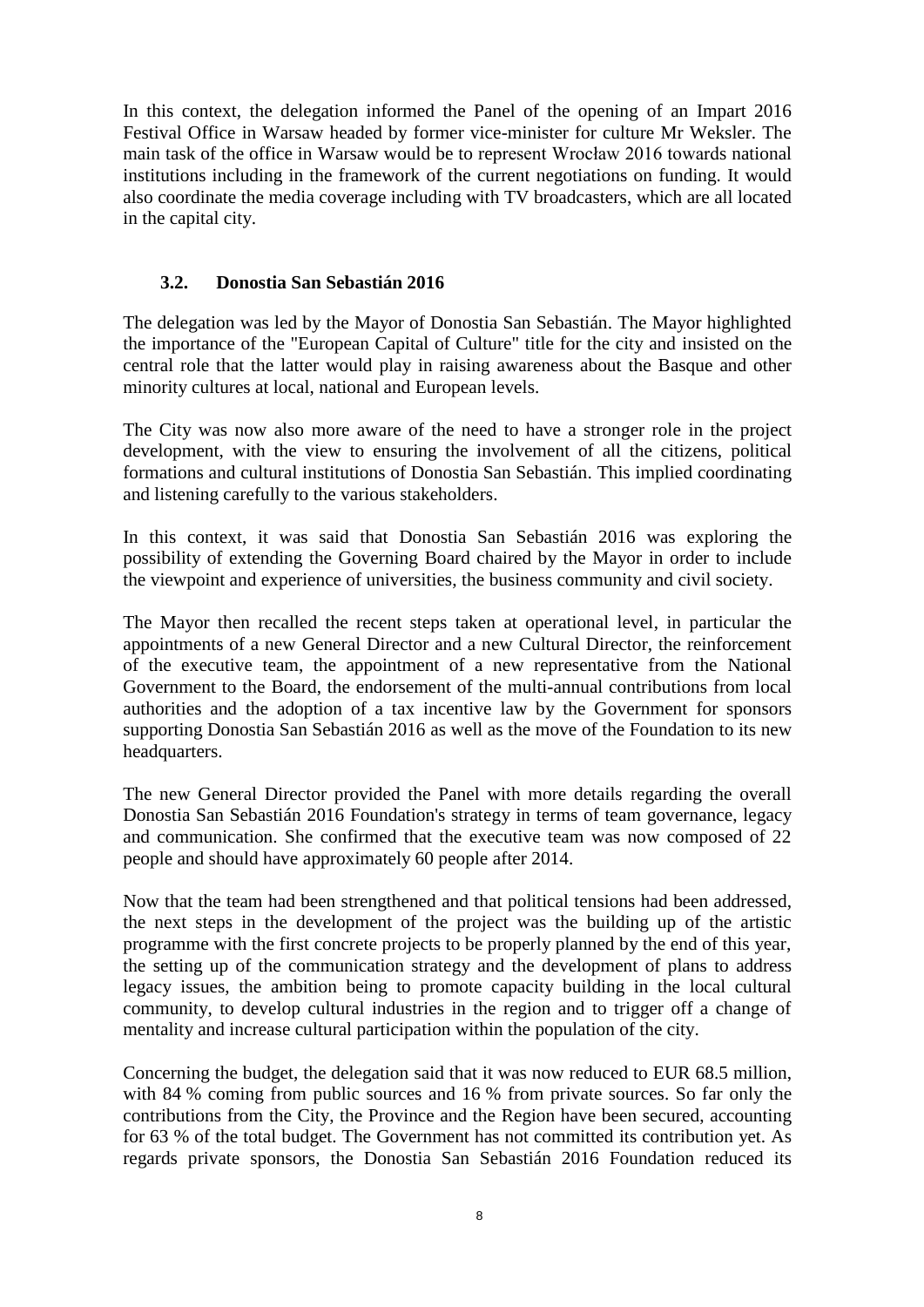expectations, and would call upon the services of an external agency while also exploring alternative financial support such as in kind contributions.

In terms of the artistic programme, the new Cultural Director indicated that the time was now to turn the programme laid down in the bid-book into reality.

As regards the European dimension, she recalled the dual objectives of the 2016 projects, namely to have Donostia San Sebastián 2016 as a European laboratory experimenting daily issues faced by Europeans and share its artistic experience with the rest of Europe as well as to introduce into this territory prominent artistic figures from abroad. As a consequence, the intention was now to have more flagship artists than initially planned to give further international visibility to the project. From a more operative point of view, it was highlighted that the 2016 project was also to be seen as way to promote deeper cooperation between institutions or reinforced networking or interpersonal relationships between artists at international level.

Concerning the "City and citizenship" criterion, the Cultural Director put forward the activities to be carried out in the framework of the Olatutalka/Rompeolas amateur macrofestival, which would foster citizens' participation. She also mentioned the way the 2016 projects would change the practice of professionals and citizens and reinforce the cooperation with key cultural institutions such as the San Telmo Museum, the soon-to-be International Centre of Contemporary Culture Tabakalera or the Victoria Eugenia theatre.

Finally, as regards the calendar, the Cultural Director explained that a first outline of the artistic programme would be provided in February 2014; that from March to June 2014, this programme would be revised according to the final consolidation of the budget and that from July 2014, Donostia San Sebastián 2016 project would enter the producing phase.

Despite some delays, the Foundation's Head of Projects underlined that a high number of the projects included in the bid-book had already started or were about to start. For example the work on the four flagship projects, namely the rebuilding of the Basque whaler San Juan, the move to the new headquarters, the Olatu talka- Breakwaves event and the Peace Treaty exhibition were underway or finalised. As for the systems (Hirikia Transmedia laboratories, Pagadi Contemporary art and experimentation laboratories, Hazitegiak Creative processes network, Hizkuntza Language network and AUZOlab Laboratories on citizen energy), underpinning the innovative participatory strategy of the project, most of them were already functioning and others about to be activated.

#### **4. THE PANEL'S ASSESSMENT**

In accordance with article 10 of the Decision the role of the Panel consists in monitoring the implementation of the objectives and criteria of the action and to provide the European Capitals of Culture with support and guidance. In this context, the assessments and recommendations of the Panel are as follows:

#### **4.1. Wrocław 2016**

The Panel would like to praise the amount of work which has been undertaken so far by Wrocław 2016 and is convinced that the project is going into the right direction.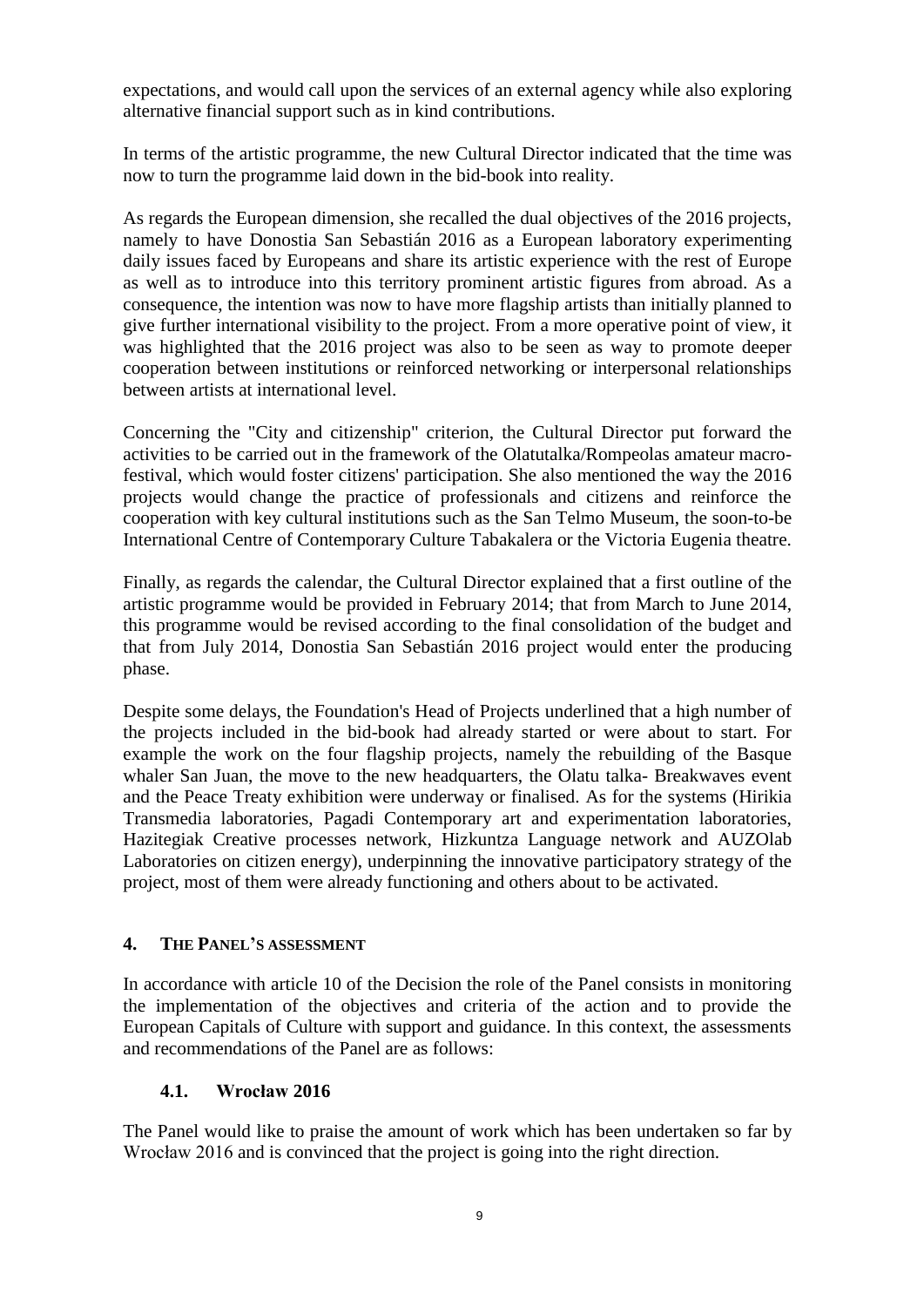Nonetheless, the Panel would like to voice its growing concerns regarding the funding of the event. Only 37 % of the funds – corresponding to City's contribution – have been secured so far although the time left until 2016 is now getting rather short.

It is worrisome that neither the National Government nor the Region has committed their respective part of the funding yet.

The most significant financial contribution in the overall project budget after the support from the City is due from the national government. The Panel noted that it required a long-term Government programme on the basis on an inter-ministerial agreement. Despite the complexity of the process, the Panel urges Wrocław 2016 to continue their efforts to get a firm commitment from the national government as quickly as possible. The next few months is the time when Wrocław 2016 should be making decisions on the artistic programming and uncertainty over financing will seriously jeopardize the timely organisation of the title year. To that extent, the Panel would like to make it clear that Wrocław failure to deliver would be seen as a failure for Poland as a whole.

The Panel welcomes the statement made by the delegation that an artistic director would be appointed by the end of this year. The Panel reiterated that the concept of "spaces for beauty" – which is at the heart of the initial artistic programme – is very complex and challenging from an intellectual point of view. It requires strong artistic guidance so as not to be misused for ideological ends. The Panel continues to insist on the need for a strong artistic leadership to ensure that the original concept presented in the bid is implemented in accordance with the application.

The detailed planning for the title year is approaching and tough choices will have to be made. Frustration among cultural players – including among the nine curators – will have to be handled properly so it is critically important to have an artistic director in a position to coordinate the work and take final decisions on programme content. It would also be extremely important to strengthen the management structure of the Foundation so that it can further make the case for Wrocław 2016 at national as well as international levels. In this respect, the Panel remains unclear about the role of the Impart 2016 Festival Office in Warsaw and its relationship with the Foundation.

The Panel noted the steps setting in place the evaluation of the ECoC and the use of the Impacts08 work. Whilst that work was ground breaking and is still very useful, it is pointed out that the current ECoC programme works to a different set of criteria, most notably on the "European Dimension" and on the "City and Citizens". It is therefore recommended that Wroclaw review the evaluation strategy of the Leeuwarden 2018 bidbook and adapt its own strategy to the objectives and criteria mentioned there. There should be explicit objectives in the variation of awareness of the diversity of European cultures and an increase in cultural participation in the city.

Finally, the Panel would like to remind Wrocław 2016 that they have committed at bidding stage to make the most of the diversity of their citizens. The Panel did not fully grasp during the meeting to what extent Wrocław 2016 intended not only to approach the "minorities" issue in the artistic programme but more significantly to reach out to minorities audiences.

Considering the importance of the issues raised above, the Panel asks to be updated in a short report by the end of March 2014 on the following aspects:

• amount of money, and sources, secured to cover operating expenditure;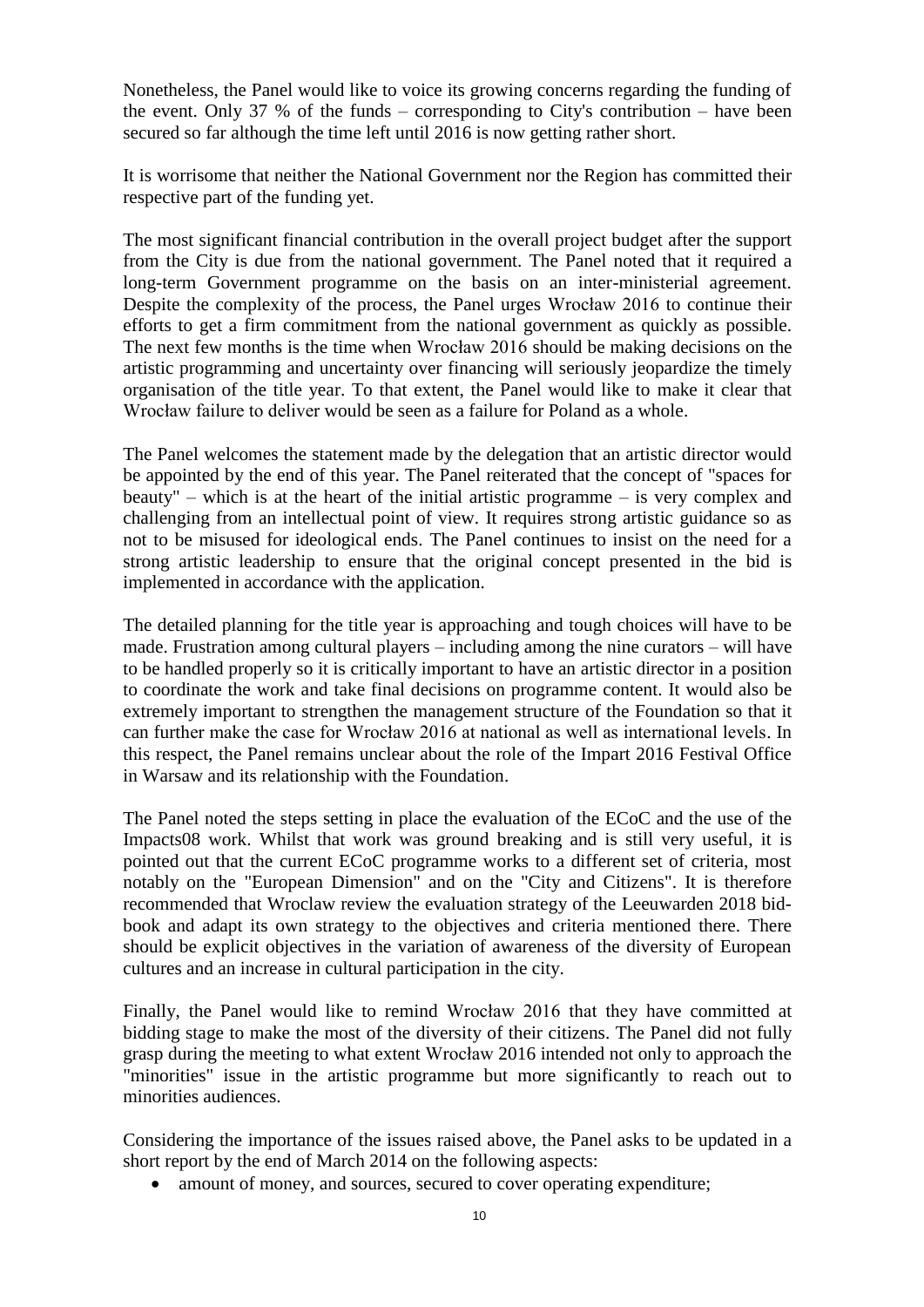- impact of the updated budget in terms of artistic programme;
- information on the appointment of an artistic director and changes in the organisational chart;
- further information regarding the governance relationship between the Foundation and the office in Warsaw and the consequences in terms of projects funded and cash flow;
- an update on the specific objectives being used for evaluation and the initial exante position;
- initiatives to reach out to, and integrate into the programme, minorities in Wroclaw.

This report (no more than 6 pages) should be sent to the European Commission, which will forward it to the Panel members. Depending on the analysis of this update, the Panel may send one of its members for another on-the-spot visit, along with an official from the European Commission.

#### **4.2. Donostia San Sebastián 2016**

The Panel is impressed by the progress made by Donostia San Sebastián 2016 since the post-designation meeting and is convinced that the people recently brought into the Foundation have the experience, knowhow and desire to make a success of the 2016 project.

The Panel welcomes that the issue of the shared governance between the City, the Province of Gipuzkoa and the Basque Region seems to have been settled down as demonstrated by their respective firm financial commitments to the project. This has always been  $-$  and still is  $-$  a serious concern for the Panel as past political interferences largely led to significant delays that Donostia San Sebastián 2016 now needs to catch up on.

The Panel welcomes the recent appointment to the Board of a senior official from the Ministry of Education, Culture and Sport with proven technical knowledge.

The Panel recalls that, at selection stage, the national government committed to contribute up to EUR 11 million. The national government has not yet approved its contribution to the ECoC; further delays will start to impinge on the programming. Any reduction in the State contribution would call into question the implementation of the artistic programme for which Donostia San Sebastián was designated by the Council of the European Union as the 2016 European Capital of Culture in Spain. It could be useful for Donostia San Sebastián 2016 to seek funding from other ministries than the Ministry of Education, Culture and Sport. The Panel also notes the law granting tax incentives for private sponsors supporting Donostia San Sebastián 2016 which will assist in reaching the sponsorship target.

At this stage in the implementation of the project, it is of considerable importance for the executive team of Donostia San Sebastián 2016 to know the total budget which will be made available by public authorities so they can focus on the delivery of the artistic programme. The Panel takes this opportunity to recall that the support from the national government must not be made conditional on the opportunity to monitor – let alone decide upon – the content of the artistic programme.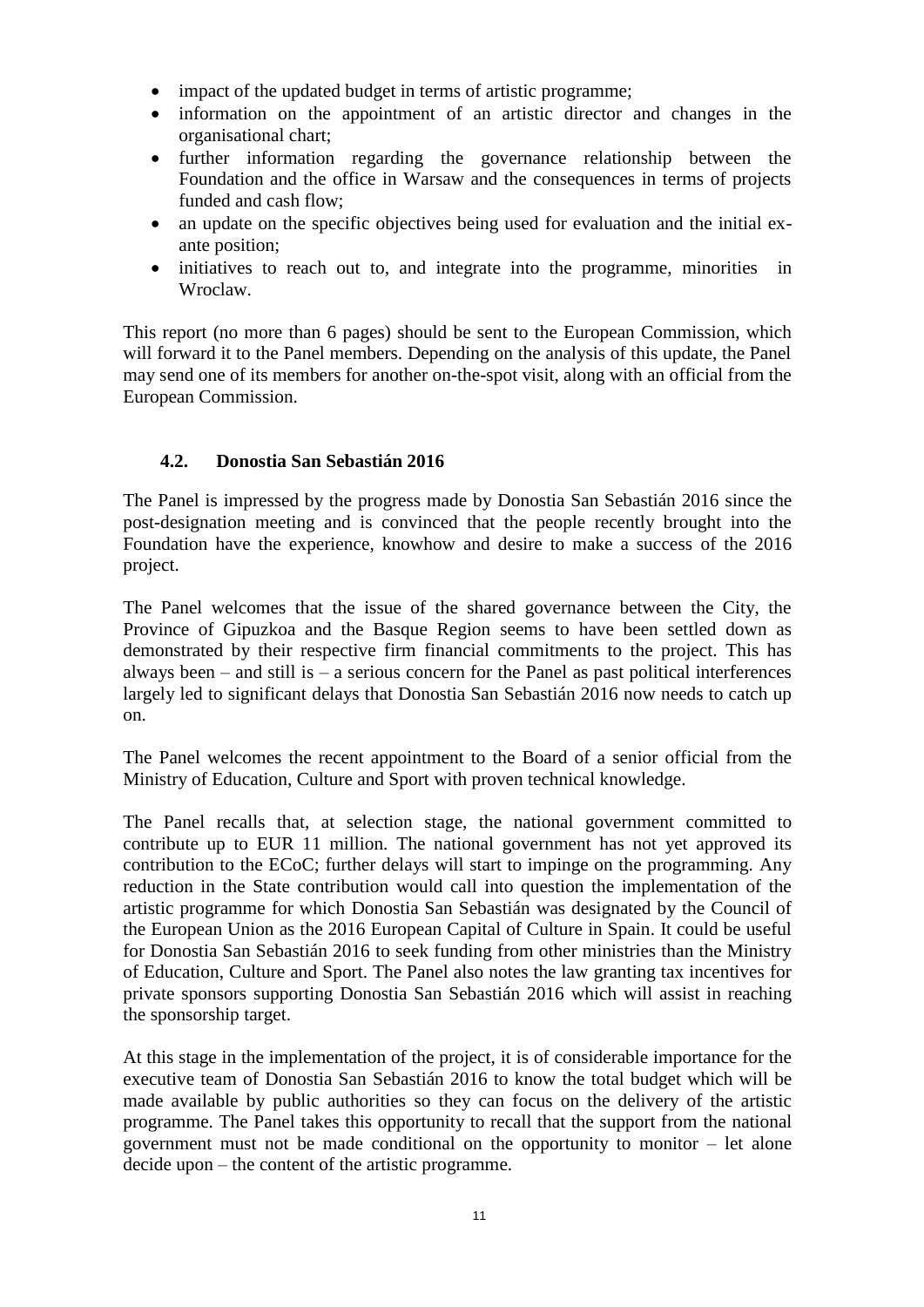The Panel took note of the Mayor's intention to extend the Governing Board so as to include the experience of universities, businesses and civil society. However, the Panel insists that the Board should not have too many members (which raises the risk it becomes too rigid in its strategic decision-making process). The Panel would rather recommend setting up an advisory body where partners such as universities, artists, business people, lawyers, etc. could bring their additional expertise into the strategic activities of the Foundation.

The Panel emphasises that the artistic programme and the communication of the ECoC has to ensure that the "European dimension" and "City and citizens" criteria are properly addressed so as to avoid any tropism that would result in the organisation of a celebration of the Basque culture aimed at local audiences only. It would expect to see for example that PR messages on the web and social media will be in French and English for the international audiences as well as Basque and Spanish.

The Panel took note of the new intention to bring in international renowned artists. Still, it remains cautious with this approach. The European dimension is not only about bringing "big names" into the programme. To reinforce and mainstream the European dimension already existing in the bid-book, the Panel recommends sticking as much as possible to the artistic programme presented at application stage including the flagship projects under the responsibility of the Head of Projects. The focus should rather be on raising awareness about the richness and diversity of minority cultures speaking their respective minority languages across European countries. The Panel invites Donostia San Sebastián 2016 to further explore potential cooperation with Leeuwarden (recently recommended for the 2018 "European Capital of Culture") regarding minority cultures and languages and with Irish partners (notably Derry/Londonderry the UK City of Culture 2013) when it comes to using culture as a tool to overcome violence and promote "convivencia".

Concerning the "City and citizenship" criterion, the Panel was reassured that the very innovative approach to participation would be implemented as foreseen in the bid-book including through the forthcoming activation of the "systems".

On a more general tone, as far as the implementation of the artistic programme is concerned, the Panel recommends to the new managing team in the Donostia San Sebastián 2016 Foundation to rely as much as possible on those persons in their team who have been involved in the process since the bidding stage.

In order to be sure to raise the interest of visitors coming from across Europe, the Panel urges Donostia San Sebastián 2016 to make sure that by February 2015, they will have an artistic programme finalised and will be able to come up with ready-made packages attractive for Spanish and European tourists.

Concerning the distribution of the budget, the Panel feels too many resources are allocated to communication, wages, overheads and administration at the expense of the artistic programme and invites Donostia San Sebastián 2016 to reconsider this split.

The Panel noted the steps setting in place the evaluation of the ECoC. There is a degree of urgency as ex ante information needs to be collected in the next few months in order to act as baseline for changes introduced by the ECoC.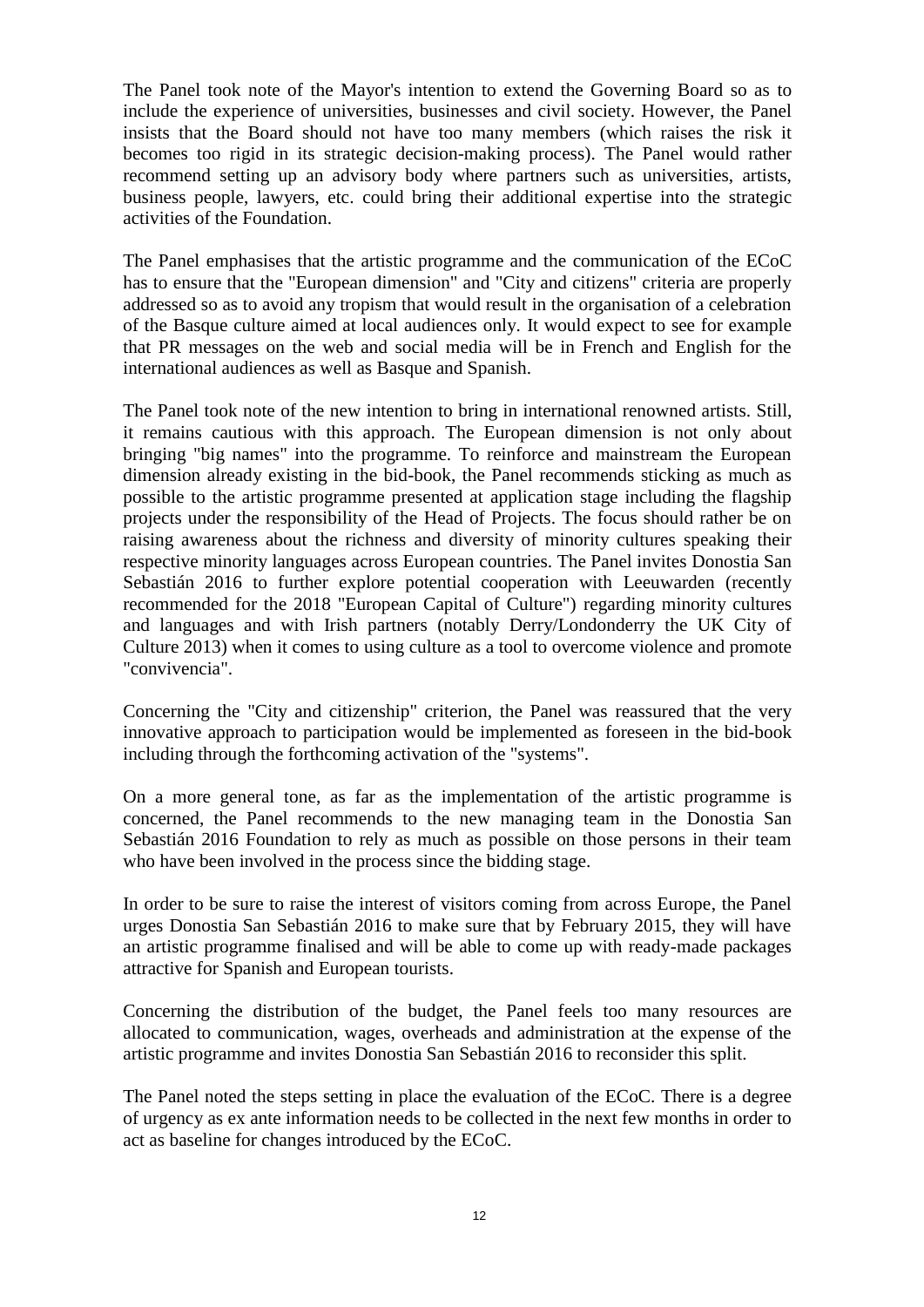Considering the importance of the issues raised above, the Panel asks to be updated by the end of March 2014 on the following aspects:

- amount of money secured to cover operating expenditure, in particular coming from the national government, as well as the strategy put in place to attract private sponsoring;
- impact of the updated budget in terms of artistic programme;
- outline of the artistic programme, and the way it maintains a strong European dimension putting the Basque culture in the context of other minority cultures in Europe;
- a set of objectives being used for monitoring between now and 2016 and subsequently as part of the evaluation process;
- a plan for a detailed communication and outreach strategy targeting Spanish and international audiences.

This report (up to 6 pages) should be sent to the European Commission, which will forward it to the Panel members. Depending on the analysis of this update, the Panel may send one of its members for another on-the-spot visit, along with an official from the European Commission.

## **5. THE REQUIREMENTS FOR AWARDING THE MELINA MERCOURI PRIZE**

On the basis of the report issued by the Panel after its second meeting, a prize in honour of Melina Mercouri shall be awarded to the designated cities by the Commission, on the condition that they meet the criteria laid down in article 4 of the Decision (see below), have fulfilled their commitments and have implemented the recommendations made by the Selection as well as the Monitoring and Advisory Panels. The prize consists of a payment of EUR 1.5 million and shall be awarded, in principle, three months before the start of the relevant year. It will be financed by the European Union's future Creative Europe Programme, subject to its adoption by the legislative authority.

Article 4 of the Decision specifies the criteria that the cultural programme shall fulfil. They are subdivided into 2 categories (the "European dimension" and the "City and citizens").

As regards the "European Dimension", the programme shall:

- a) foster cooperation between cultural operators, artists and cities from the relevant Member States and other Member States in any cultural sector;
- b) highlight the richness of cultural diversity in Europe;
- c) bring the common aspects of European cultures to the fore.

As regards the "City and citizens", the programme shall:

- a) foster the participation of the citizens living in the city and its surroundings and raise their interest as well as the interest of citizens from abroad;
- b) be sustainable and be an integral part of the long-term cultural and social development of the city.

The Panel will pay the utmost attention to the way both cities will fulfil their commitments made at selection stage and comply with the Panel's recommendations.